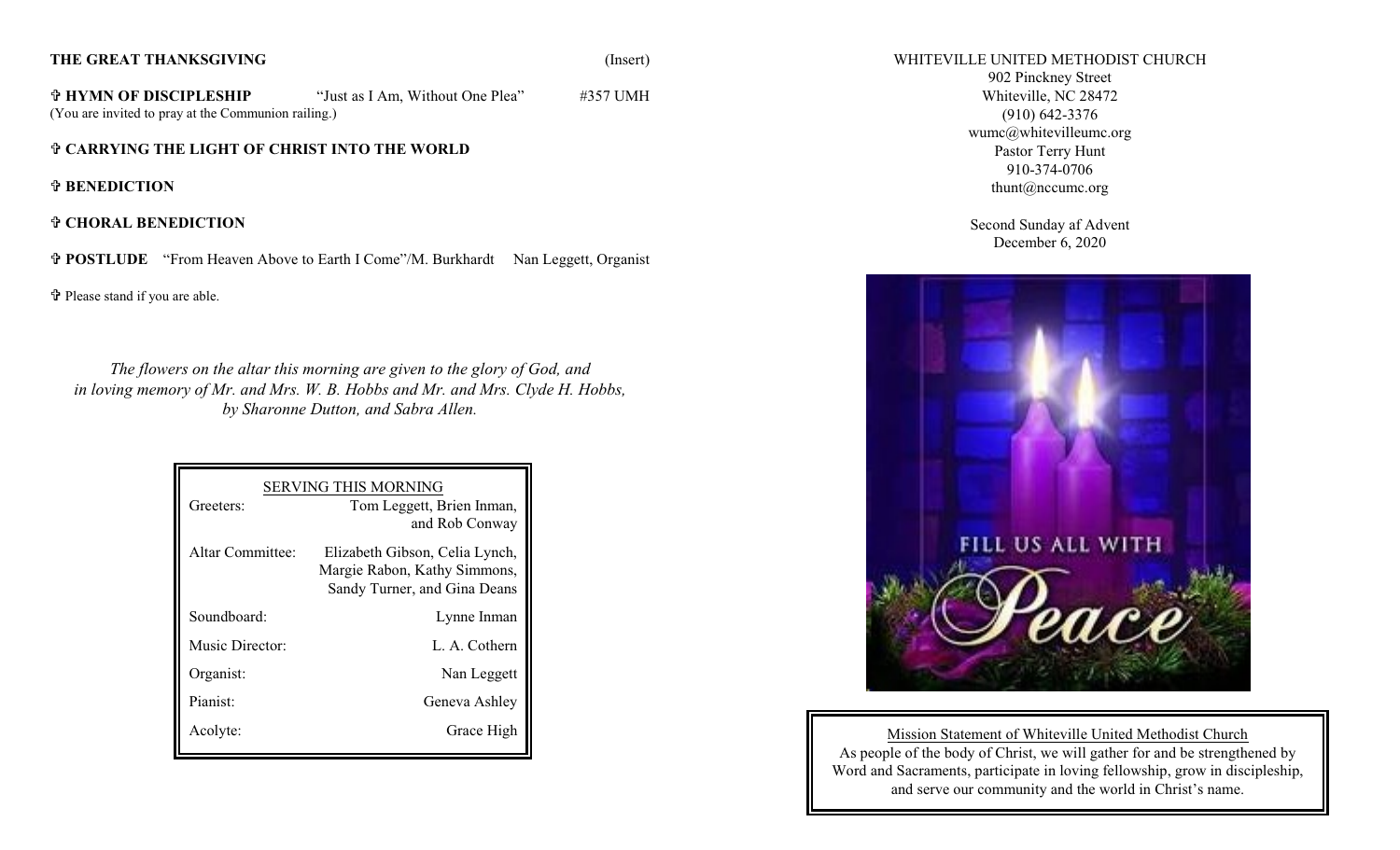## **Welcome to Whiteville United Methodist Church**

Thank you for worshiping with us today! We are grateful for your presence and invite you to participate in our worship, program, and ministry life here at Whiteville. We hope the worship will inspire and comfort you as we hear God's message proclaimed. During this time, now more than ever, may the grace and love of Christ surround you.

## **Second Sunday of Advent December 6, 2020**

## **SERVICE OF WORSHIP**

**ANNOUNCEMENTS** (Please use a microphone.) Brien Inman

**PRELUDE** "The Angel Gabriel from Heaven Came"/setting by R. Lau Nan Leggett, Organist (Entering the sanctuary and preparing for worship, you are invited to discover the theme of today's service by reading through this order of worship. Also, please pray for those on the prayer list and for all persecuted people around the world.)

Nursery care is available on request; please ask Suzanne Hall or Lynne Inman.

**LIGHTING OF THE CANDLES** Grace High (Symbolizing the presence of the Spirit of the Lord in our service.)

**GREETING**

**LIGHTING OF THE ADVENT CANDLE** Sauls Family Sauls Family Sauls Family Sauls Family Sauls Family Sauls Family Sauls F

# V **RESPONSIVE CALL TO WORSHIP**

| Even as we wait, let us make a way for God: In our hearts and in our world. |  |  |
|-----------------------------------------------------------------------------|--|--|
| Love needs a path. Peace needs a highway.                                   |  |  |
| Love, faithfulness, righteousness, peace: These will mark God's new day.    |  |  |
| The old will pass away. A new world will dawn.                              |  |  |
| Feeding, gathering, carrying, leading: This is how God will come.           |  |  |
| Lift up your voice. Lift it up, do not fear.                                |  |  |
|                                                                             |  |  |

### V **HYMN OF PRAISE** "O Come, O Come, Emmanuel" #211 UMH

## V **UNISON OPENING PRAYER**

**God, we are confident you are coming, bringing a world where all will be made right. Calm our anxiety, strengthen our patience, and keep our hope aflame, as we work towards, and wait for, your new day. Amen.**

# V **APOSTLES' CREED**

**I believe in God, the Father Almighty, maker of heaven and earth. And in Jesus Christ, his only Son, our Lord; who was conceived by the Holy Spirit, born of the virgin Mary, suffered under Pontius Pilate, was crucified, dead, and buried; the third day he rose from the dead; he ascended into heaven, and sitteth at the right hand of God the Father Almighty. From thence he shall come to judge the quick and the dead. I believe in the Holy Spirit, the holy catholic church, the communion of saints, the forgiveness of sins, the resurrection of the body, and the life everlasting. Amen.**

## V **GLORIA PATRI**

**Glory be to the Father and to the Son and to the Holy Ghost; as it was in the beginning, is now, and ever shall be, world without end. Amen. Amen.**

## **WORDS OF ASSURANCE AND RESPONSE**

| People: | God speaks peace. All will be made well.    |
|---------|---------------------------------------------|
| Pastor: | God is patient. Think of this as salvation. |

**RECEIVING NEW MEMBER**, Karen Cope Dawsey

**PASTORAL CONCERNS AND PRAYER** 

# **THE LORD'S PRAYER**

| Family |                                    | OFFERING OURSELVES AND OUR GIFTS TO GOD<br>"Lo, How a Rose E'er Blooming"/arr. Mark Hayes |                 |
|--------|------------------------------------|-------------------------------------------------------------------------------------------|-----------------|
|        |                                    | <b>T</b> PRESENTING OURSELVES AND OUR GIFTS TO GOD ("Praise God")                         | #95 UMH         |
| ay.    | <b><i>THYMN OF PREPARATION</i></b> | "I Love You, Lord"                                                                        | #2068 TFWS      |
| vorld. | <b>SCRIPTURE READING</b>           |                                                                                           |                 |
|        | <b>SERMON</b>                      | "Shout to the Lord"                                                                       | Rev. Terry Hunt |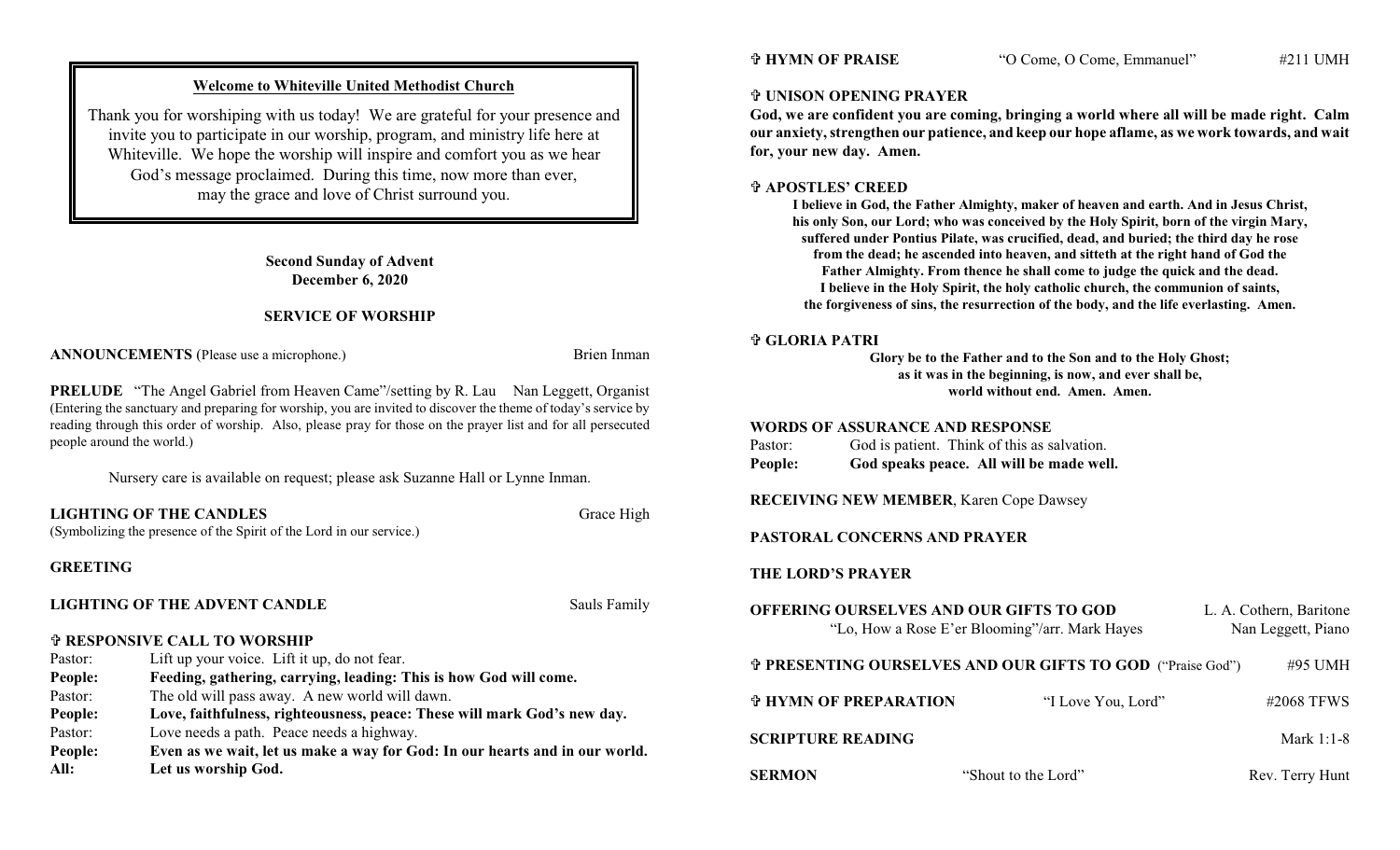## O COME, O COME, EMMANUEL

1. O come, O come, Emmanuel, and ransom captive Israel , that mourns in lonely exile here until the Son of God appear .

> *Refrai n Rejoice! Rejoice! Emmanuel shall come to thee, O Israel.*

> 2. O come, thou Wisdo m from on high, and order all things far and nigh; to us the path of knowledge show and cause us in her ways to go.

> > *Refrai n*

3. O come, O come, great Lord of might, who to thy tribes on Sinai's height in ancient ti mes once gave the la w in cloud and majesty and awe .

*Refrai n*

4. O come, thou Root of Jesse's tree, an ensign of thy people be ; before thee rulers silent fall ; all peoples on thy mercy call.

*Refrai n*

#### I LOVE YOU, LORD

I love you, Lord and I lift my voic e To worship You oh, my soul, rejoic e Take joy my King in what You hear Let it be a sweet, sweet sound in Your ea r

## JUST AS I AM

1. Just as I am, without one plea, but that thy blood was shed for me, and that thou bidst me come to thee, O Lamb of God, I come, I come.

2. Just as I am, and waiting not to rid my soul of one dark blot , to thee whose blood can cleanse each spot, O Lamb of God, I come, I come.

3. Just as I am, though tossed about with many a conflict, many a doubt , fightings and fears within, without, O Lamb of God, I come, I come.

4. Just as I am, poor, wretched, blind ; sight, riches, healing of the mind, yea, all I need in thee to find, O Lamb of God, I come, I come.

5. Just as I am, thou wilt receive, wilt welcome, pardon, cleanse, releive; because thy prominse I believe, O Lamb of God, I come, I come.

6. Just as I am, thy love unknown hath broken every barrier down; now, to be thine, yea, thine alone, O Lamb of God, I come, I come.